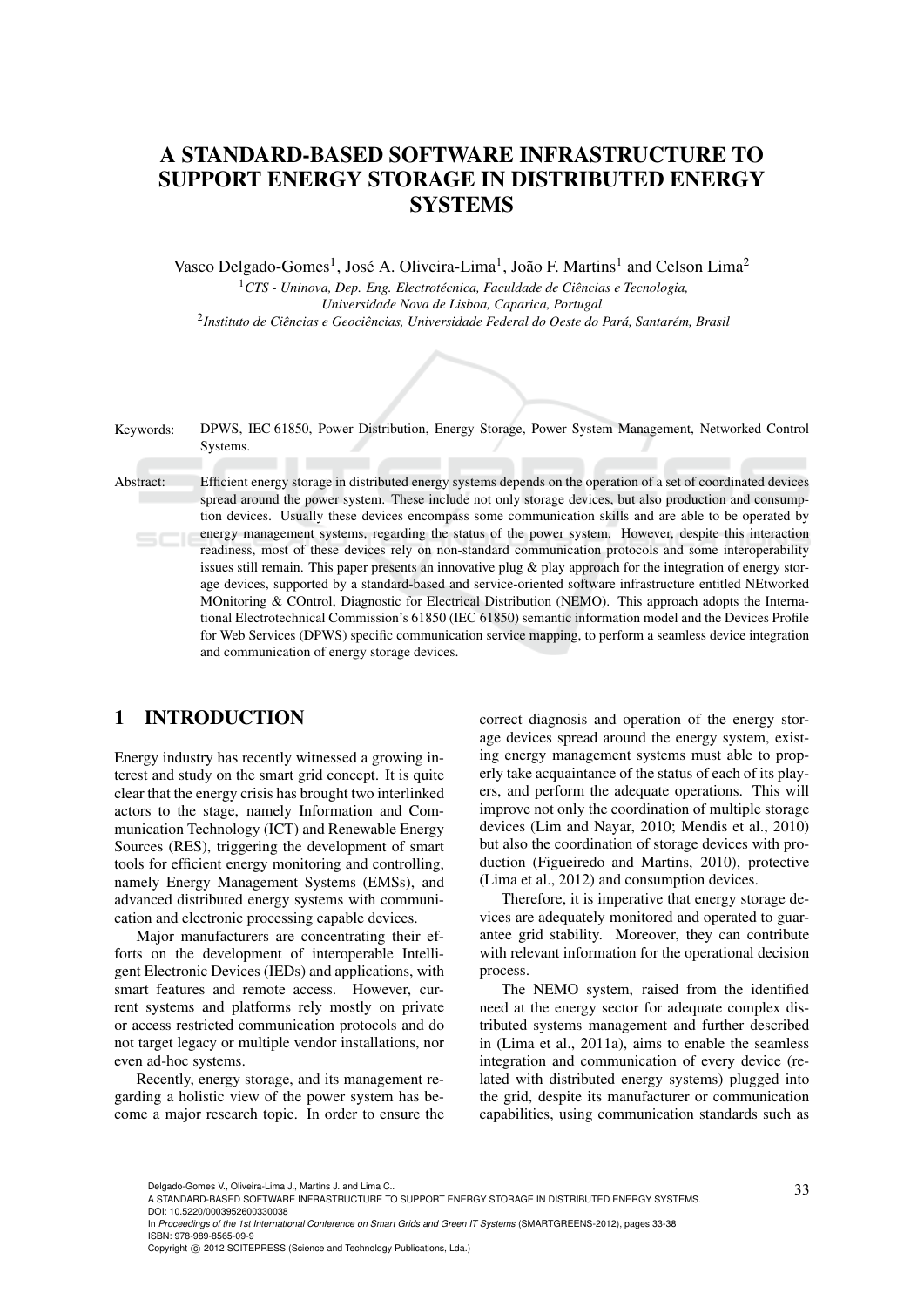IEC 61850 and DPWS (Driscoll and Mensch, 2009).

This paper focuses on the development of a plug & play environment for the integration and operation of energy storage devices, using NEMO architecture. The next sections describe the several stages regarding device specification and communication, and the respective implementation, using the IEC 61850 data model allied to the DPWS service mapping, for the integration and operation of energy storage devices.

## 2 THE NEMO CONCEPTUAL ARCHITECTURE

### 2.1 Conceptual Vision

NEMO targets the development of a software infrastructure to help managing and controlling (from the energy efficiency perspective) complex energy systems where renewable sources are used in the production, distribution, and consumption of energy (Lima et al., 2011b).

The conceptual vision guiding NEMO is that networks of energy-related devices can be operated with the help of a (distributed) software infrastructure based on service oriented paradigm and standards.

Any instance of NEMO can use both new and legacy IEDs, which are required to have a minimum level of "intelligence" in order to be virtualised. In other words, they have to provide a software-enabled communication channel to be used in a communication process.

Two networks, namely energy and software networks compose each so-called NEMO system. The former is composed by systems and devices, which produce, distribute and consume energy. The is later used to monitor and control the energy network.

Two basic issues are addressed: IEDs recognition and communication with them. NEMO strategy to overcome them relies on two main pillars, namely Service-Oriented Architecture (SOA) and Standards. On the one hand, SOA architectural guidelines are followed for handling all IEDs as "service providers" and rely on DPWS profile for communication with and among those IEDs. On the other hand, IEDs are modeled, configured, and characterized into the System using the IEC 61850 standard. The role of both DPWS and IEC 61850 are described in detail in the next section.

The NEMO software network, shown in figure 1, relies on five main components, namely: NEMO-Kernel (NEMO-K), NEMO-Api (NEMO-A), NEMO-Bus (NEMO-B), NEMO-



Figure 1: The main components of NEMO Software Network.

#### Connector (NEMO-C), and IEDs.

IEDs are at the nearest level regarding the devices and through them, commands are sent to the devices or data is gathered from them.

On the opposite side, there is the NEMO-K, which is the supervisor of the operation of Software Network. NEMO-K manages the services that can be provided by the system to the rest of the world. These services are named *External Services*, implemented as Web Services.

NEMO-B supports the interaction between the NEMO-K and all devices that are connected in the software network. Finally, NEMO-C is a wrapper that allows both integration and virtualization of IEDs into a given NEMO system.

Each of these components is further explained in (Lima et al., 2011a), and together they are essential for supporting the described conceptual approach.

#### 2.2 Standard-based Approach

IEC 61850 is a worldwide-accepted standard for handling communication within substations. It integrates an information model, the so-called Abstract Communication Service Interface (ACSI), for substation description and the Substation Configuration Language (SCL), used to describe the ACSI information model.

ACSI allows describing an energy system and its respective components in a standard manner, independently from the respective individual manufacturers and with high level of detail. NEMO takes advantage of the intrinsic ACSI ability of virtualizing IEDs, by decomposing their respective physical properties and functionalities into a data model (Lima et al., 2011b). IED virtualization using the ACSI data model is further detailed in (Lima et al., 2011a).

Each standard compliant IED carries an XMLbased SCL file, where the entire respective ACSI information is stored.

The physical features of each device may be enabled and disabled, or its information may be requested or changed, through the invocation ACSI services.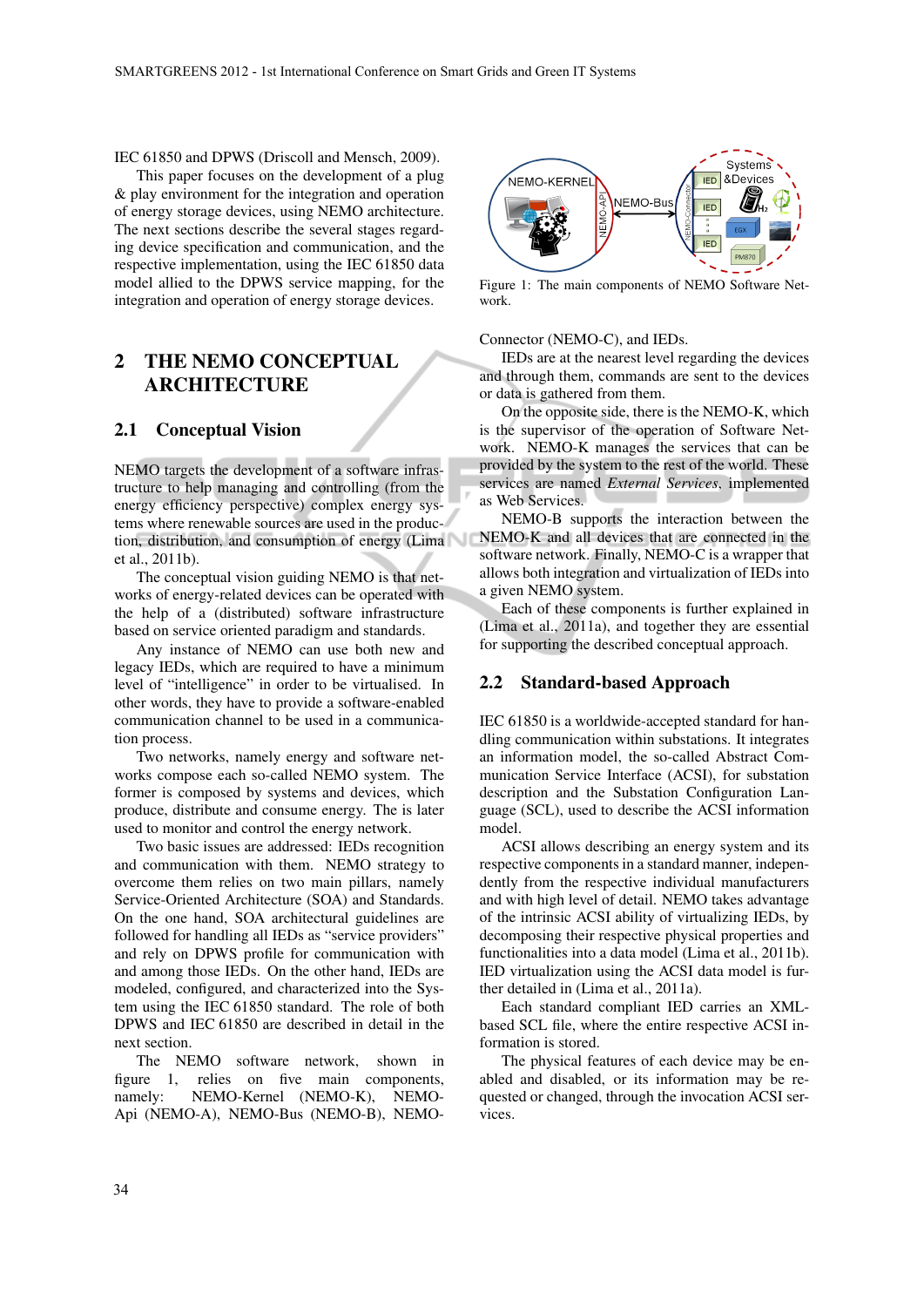

Figure 2: ACSI services invocation.

A shown in figure 2, two main ACSI service types are considered by NEMO: *GetDataValues* and *Set-DataValues*. While the former is invoked for monitoring operations, when knowledge about the state of a physical feature is required, the later allows the physical control of a given device, replacing the older data attribute value by a new one.

Both require a reference that points to the required Data Attribute (DA) path with which the service is to be invoked. This reference is given by a Functional Constrained Data Attribute (FCDA) which includes, among others, the Logical Device (LD), Logical Node (LN), Data Object (DO), and DA that univocally characterise the physical operation (monitoring or control) to be performed (Lima et al., 2011a).

DPWS, the Web Service standard promoted by OASIS, was chosen to support the operation of the channel and really allow a seamlessly communication among all members of the network, supporting the inter-devices communication (Cândido et al., 2009b; Driscoll and Mensch, 2009). Web Services are the preferred mechanism for SOA implementation (Ribeiro et al.,  $2008$ ; Cândido et al.,  $2009a$ ) and the application of Web Services at device level will improve the operation of the system as well as the development process (Jammes and Smit, 2005). The service mapping between ACSI and DPWS allows supporting higher level heterogeneous platforms.

Similar to the Specific Communication Service Mapping (SCSM) based on Manufacturing Message Specification (MMS), described in IEC 61850 (Commission, 2003), NEMO uses a SCSM based on DPWS. The aforementioned ACSI Services - *GetDataValues(FCDA)* and *SetDataValues(FCDA, DataAttributeValue)* - are identified and mapped into the GetIEC(FCDA) and PutIEC(FCDA, new\_value) Web Services (NEMO Internal Services), respectively. Therefore, each Web Service will be able to interact with single or multiple low level device physical features, through the invocation of NEMO Internal Services, each of them identified by its ACSI path.

Additionally to the services specified by the IEC 61850 data model, and in order to provide advanced features to the substation automation system not considered by the standard, NEMO defines a NEMO Communication Service Interface (NCSI) (Lima et al., 2011b). NCSI incorporates two NEMO Internal Services: GetNonIEC(NemoIS) and Put-NonIEC(NemoIS, new\_value). These additional NEMO Services allow the integration and request of non-compliant services.

Since the majority of the IEDs do not understand DPWS, they usually need a mediator to make a bridge between DPWS and ACSI. This translation process is also performed by the NEMO-C who is responsible for offering device's features in the form of Web Services, performing all the necessary mapping between the device's ACSI and DPWS. This process is further described in (Lima et al., 2011b).

# 3 THE EXPERIMENTAL SETUP

An instance of NEMO System was implemented and evaluated in an experimental scenario, that covers the whole energy process (Lima et al., 2011a). For the sake of clarity, only the production and storage parts are explored and detailed here, which include:

- A set of photovoltaic panels, with a total installed capacity of 0.6 kW.
- A wind turbine with an installed capacity of 2 kW.
- A hydrogen fuel cell, installed capacity of 1.2 kW.
- An Active Front End (AFE) converter, attached to a set of batteries.

A electric vehicle are though to be integrated in order to store part of the electric energy generated, or too provide energy when the RES production is insufficient (figure 3).



Figure 3: Energy Storage Devices Scenario.

The implemented fuel cell, photovoltaic panels, wind generator and the AFE do not comply with DPWS and IEC 61850 standards. For interacting with the devices, a proprietary communication protocol is required. For a better control of the fuel cell, its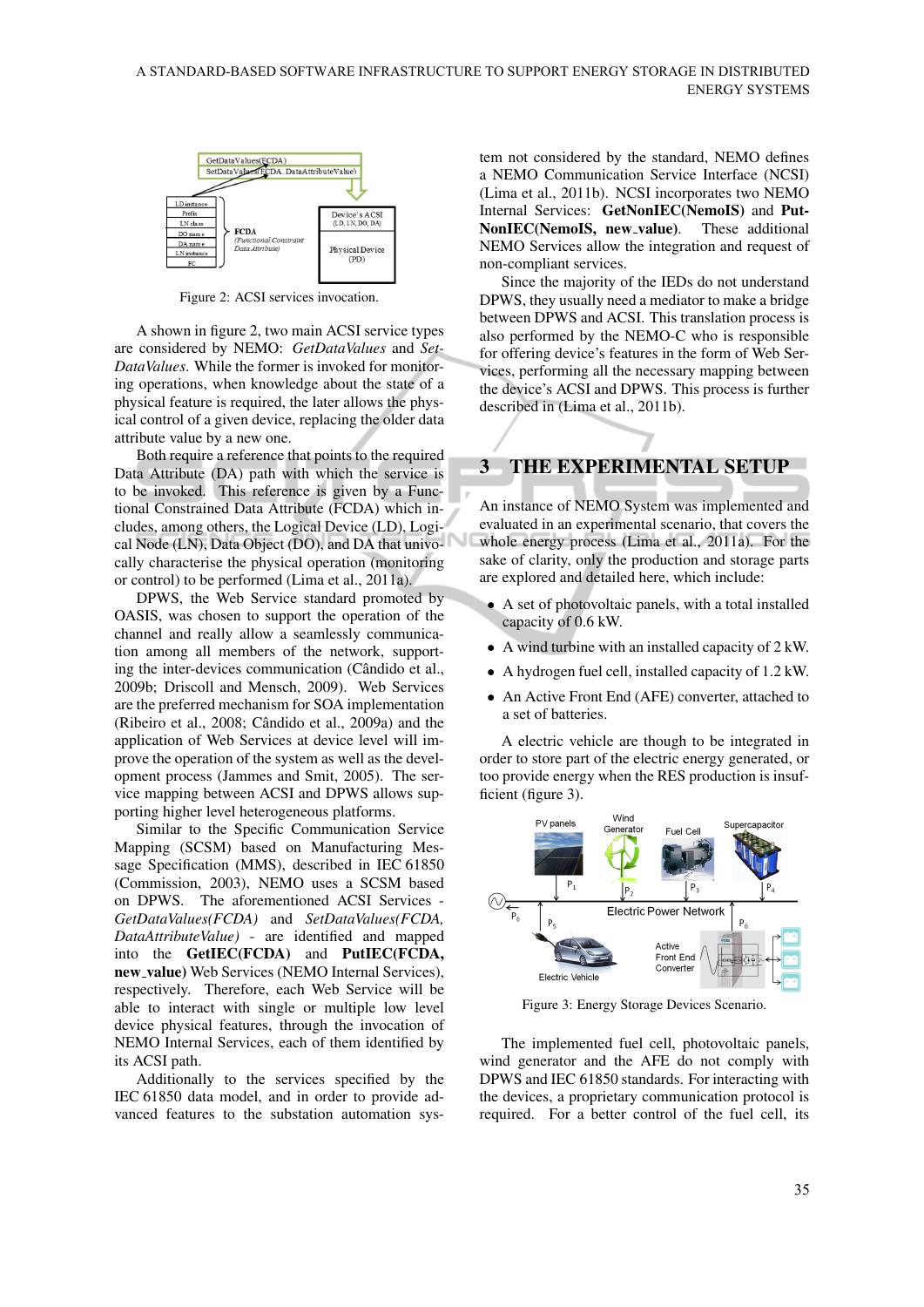◡

NEMO-C interacts with the fuel cell itself and the respective inverter (Hydro Boy). The interaction with the fuel cell and the inverter is performed through a RS-232 channel, using both proprietary communication protocols. Fuel cell is always sending packages, so an initial synchronization is needed, while to interaction with the Hydro Boy is made by an event request.

The interaction with the AFE converter is performed through the USS Protocol, also by a RS-232 channel, reading and writing values. Several tests were executed in order to test the integration of the devices. Table 1 describes some of the executed tests.

## 4 CURRENT IMPLEMENTATION

As previously described, the scope of this work is to develop a plug & play approach for remotely monitoring and operating energy storage devices and, therefore, only the storage part of the experimental setup will be detailed. The production and consumption parts are further detailed in (Lima et al., 2011b; Lima et al., 2011a).

In figure 4 it is possible to behold how the NEMO-C of the fuel cell is implemented. As described in previous section the NEMO-C of the fuel cell is connected to two IEDs, interacting with each one in its specific communication protocol.



Figure 4: Fuel Cell Communication.

The interaction with AFE converter is made through a RS-232 connection, as shown in figure 5.



Figure 5: AFE Converter Communication.

As aforementioned, NEMO-C is responsible for the integration and virtualization of IEDs into the NEMO System, providing additional features through Web Services and enabling the interaction between NEMO System and the physical devices. Three different types of mappings are performed by the NEMO-C:

- 1. Between DPWS and IEC 61850, to allow the invocation of ACSI services using DPWS Web Services to both IEC 61850 compliant and noncompliant devices.
- 2. Between IEC 61850 and the IED's manufacturer communication protocol, to guarantee that IEC 61850 non-compliant devices understand ACSI services.
- 3. Between DPWS and the IED's manufacturers communication protocol, to allow the invocation of services not contemplated by the IEC 61850.

NEMO-C receives the DPWS service invocations of NEMO-K and through internal the mappings, it will be capable of performing the requested operations in the device. Regarding the energy storage area, and for the purpose of this work, there are two NEMO-Cs implemented: one virtualizing the fuel cell and one connected into the AFE converter.

The interaction between the NEMO-C and the fuel cell is made through a RS-232 converter. Equal converter is used to interact with Hydro Boy. Two different libraries are needed to interact with the devices: RXTX is a native library which provides serial and parallel communication for the Java Development Toolkit (JDK); YasdiMaster is a Dynamic Link Library (DLL) which allows communication with Hydro Boy via the proprietary protocol.

The connection with the AFE is performed through a RS-232 connector. The proprietary communication protocol to interact with the AFE converter is the USS Protocol. USS Protocol defines an access technique acordint to the master-slave principle for communication via a serial bus.

Both fuel cell and AFE are fully functional with all the possible services mapped to non-ACSI or to ACSI services. Examples of ACSI compliant services and of non-ACSI compliant services currently implemented in the fuel cell and AFE are shown in Table 2 and Table 3, respectively.

Lets consider that the NEMO-K requests an invocation of a non-ACSI service, for instance, a monitoring operation regarding a fuel cell hydrogen concentration. This operation starts with the invocation of the GetNonIEC Web Service having NEMO service identifier parameter with the value Hydrogen-Concentration (Table 3). This Web Service request will be received in the NEMO.IS component, and since it is identified as non-compliant service, it is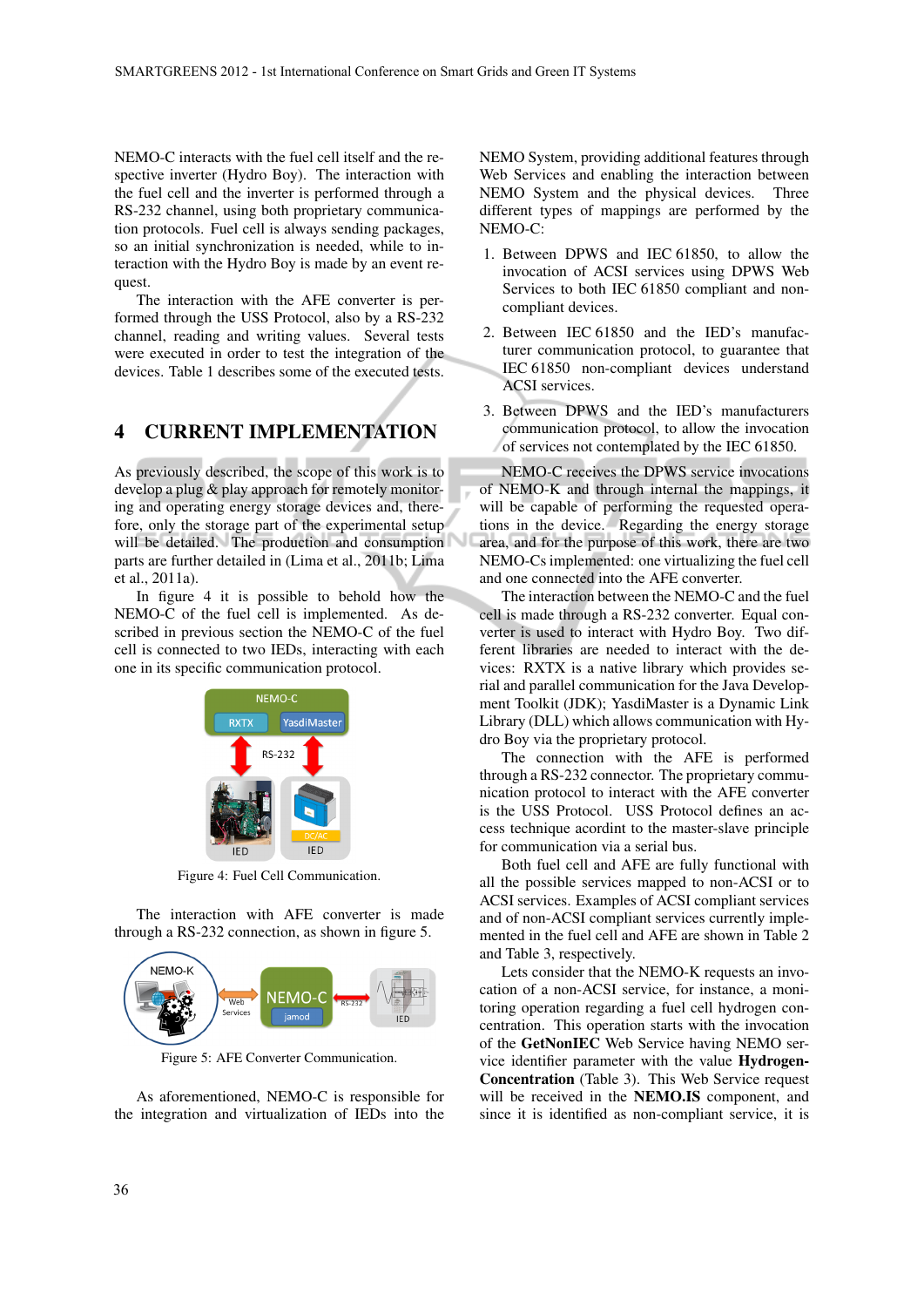| <b>IEDs</b>               |                              |                            |  |  |  |  |  |
|---------------------------|------------------------------|----------------------------|--|--|--|--|--|
| <b>FuelCell</b>           | HidroBoy                     | AFE.                       |  |  |  |  |  |
| Read Air Temperature      | Read Mode                    | Read Language Voltage      |  |  |  |  |  |
| <b>Read Stack Current</b> | Read Storage                 | Read AFE current           |  |  |  |  |  |
| Read Purge Cell Voltage   | Read Frq Dif Max             | <b>Read Reactive Power</b> |  |  |  |  |  |
| Read/Write DC Vtg Str     | <b>Read Hardware Version</b> | Read/Write Operating Mode  |  |  |  |  |  |
| Read Hydrogen Pressure    | Read Time Stop               | Read/Write Vd(set) Factor  |  |  |  |  |  |

Table 1: Executed Tests for Integration Assessment.

| <b>IEDs</b>     | <b>FCDA</b> |             |        |        |        | <b>NEMO</b> Internal Service |                          |  |
|-----------------|-------------|-------------|--------|--------|--------|------------------------------|--------------------------|--|
|                 | LdInst      | LnClass     | LnInst | DoName | DaName | Fc                           |                          |  |
| HidroBoy        | <b>SB</b>   | <b>MMXN</b> |        | Vol    | mag    | <b>MX</b>                    | DC Vtg Str               |  |
| <b>FuelCell</b> | FC          | <b>STMP</b> |        | Tmp    | mag    | MX                           | <b>Stack Temperature</b> |  |
| <b>FuelCell</b> | FC          | <b>STMP</b> | 2      | Tmp    | mag    | MX                           | Air Temperature          |  |
| <b>FuelCell</b> | FC.         | <b>MMXN</b> | 2      | Vol    | mag    | MX.                          | Purge Cell Voltage       |  |
| <b>AFE</b>      | AF          | <b>MMXN</b> |        | Vol    | mag    | <b>MX</b>                    | $Vd(\text{act})$         |  |
| <b>AFE</b>      | AF          | <b>MMXU</b> |        | Hz     | mag    | <b>MX</b>                    | Line Frequency           |  |
| <b>AFE</b>      | AF          | <b>AVCO</b> |        | LocSta | ctlNum | МX                           | <b>Access Level</b>      |  |

Table 2: Examples of ACSIs services currently implemented.

Table 3: Non-ACSIs services currently implemented.

| <b>IEDs</b>     |        | Type of Service   NEMO Service Identificer | <b>Input Units</b> | <b>Output Units</b> |
|-----------------|--------|--------------------------------------------|--------------------|---------------------|
| HydroBoy        | Get    | SerialNumber                               | n/A                | n/A                 |
| HydroBoy        | GetPut | EnOp                                       | n/A                | n/A                 |
| FuelCell        | Get    | HydrogenPressure                           | n/A                | barg                |
| <b>FuelCell</b> | Get    | HydrogenConcentration                      | n/A                | $\%$                |
| <b>AFE</b>      | Put    | OperatingStatus $()$                       | n/A                | n/A                 |
| AFE             | GetPut | LineVolts ()                               |                    |                     |

forwarded to NEMO.IS.to.NonACSI, where its accomplishment is verified. If NEMO-C is able to execute the requested service, this is dispatched to the NonACSI.to.IED component, which will perform the requested operation through the Communicator component, according to the NEMO-C internal mapping. Otherwise the service will be denied.

Lets consider now an IEC 61850 compliant monitoring operation, regarding the Air Temperature of the environment where the fuel cell is located. A GetIEC service is invoked (ACSI compliant), introducing the reference STMP.Tmp.mag[MX] to the FCDA parameter (Table 2). NEMO-K invokes the NEMO.IS, and this time the request is dispatched to the NEMO.IS.to.ACSI component, which verifies if the FCDA is correct, i.e., if it is defined in the IED's SCL file. If this is verified and the IED is IEC 61850 compliant, the operation is performed according to the IEC 61850 protocol. Otherwise, if the IED is not IEC 61850 compliant, the ACSI.wrapper component acts and the service is performed according to the FCDA internal mapping.

## 5 CONCLUSIONS AND OPEN POINTS

**JBLIC ATIONS** 

The intermittency characteristic of RES must be mitigate, for attaining a higher energy efficient management. A holistic view regarding the continuous and remotely management of energy storage devices is, therefore, a must. By integrating two communication standards and a standard data model, NEMO provides the seamless integration and interoperability of energy storage devices, required for a real effective operational architecture for the integration of energy storage devices.

As future work, new devices as super-capacitors are planed to be integrated, as well as the study of the effects in the electric power network of different control functions, where all the production devices will be managed to fulfil the demands.

Some studies to measure the delay added by the Web Services layer in RS-232 communications have to be performed. In a small system like the one described it may not be a problem, but in a large scale